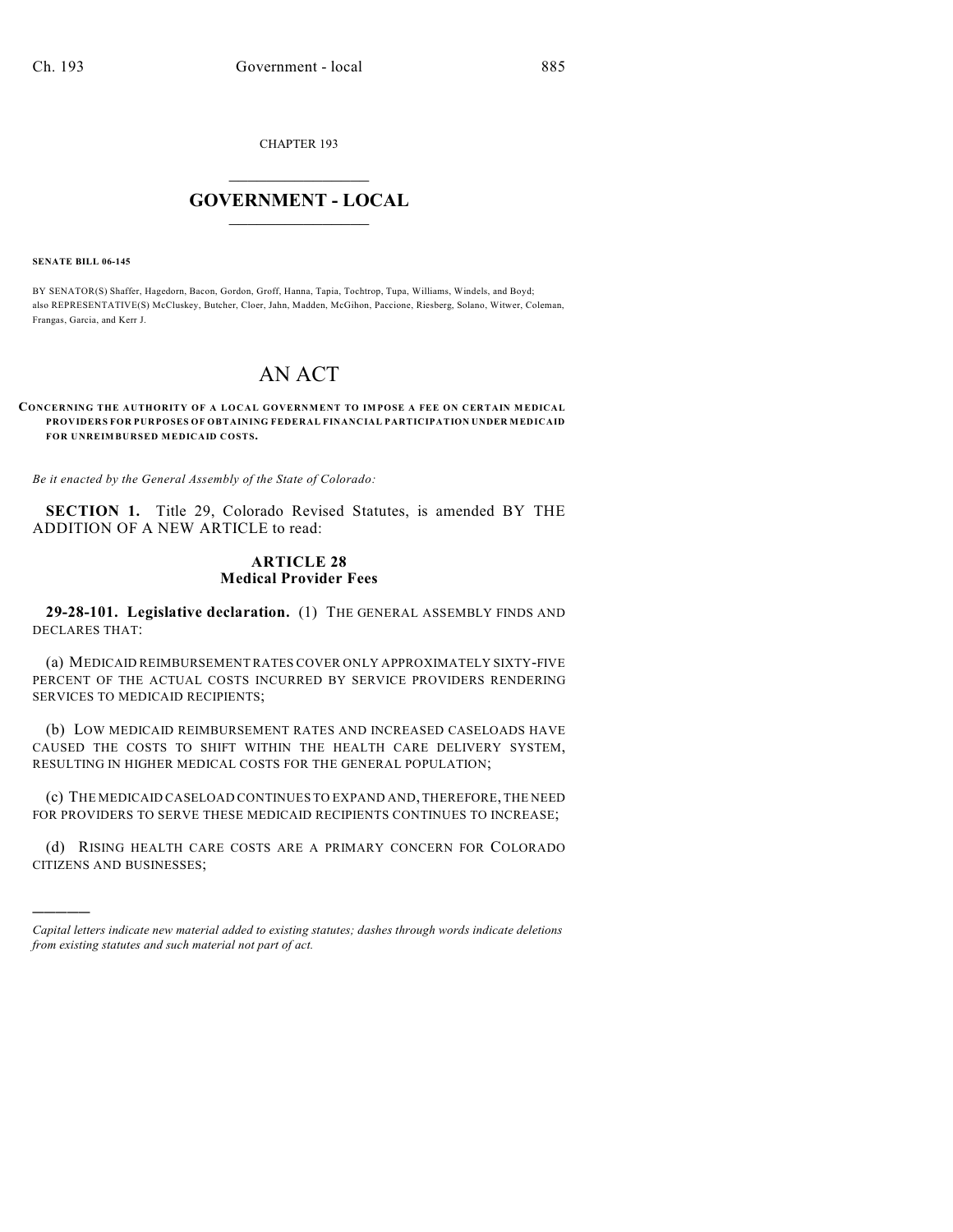(e) IT IS THEREFORE IN THE BEST INTEREST OF THE STATE OF COLORADO TO AUTHORIZE LOCAL GOVERNMENTS TO IMPOSE A FEE ON CERTAIN MEDICAL PROVIDERS TO ASSIST IN FINANCING UNREIMBURSED MEDICAID COSTS.

**29-28-102. Definitions.** AS USED IN THIS ARTICLE, UNLESS THE CONTEXT OTHERWISE REQUIRES:

(1) "DEPARTMENT" MEANS THE DEPARTMENT OF HEALTH CARE POLICY AND FINANCING.

(2) "LOCAL GOVERNMENT" MEANS A COUNTY, HOME RULE COUNTY, HOME RULE OR STATUTORY CITY, TOWN, TERRITORIAL CHARTER CITY, OR CITY AND COUNTY.

(3) "QUALIFIED PROVIDER" MEANS A NONGOVERNMENT HOSPITAL LICENSED PURSUANT TO SECTION 25-3-101, C.R.S., OR A NONGOVERNMENT CERTIFIED HOME HEALTH CARE AGENCY WITHIN THE TERRITORIAL BOUNDARIES OF A LOCAL GOVERNMENT.

(4) "UNREIMBURSED MEDICAID COSTS" MEANS MEDICAID COSTS, AS DEFINED BY THE MEDICAL SERVICES BOARD, CREATED IN SECTION 25.5-1-301 (1), C.R.S., THAT ARE ELIGIBLE FOR FEDERAL FINANCIAL PARTICIPATION PURSUANT TO SECTION 26-4-427, C.R.S.

**29-28-103. Powers of the governing body - fee authorization - unreimbursed medicaid costs.** (1) (a) THE GOVERNING BODY OF A LOCAL GOVERNMENT MAY IMPOSE A FEE ON A QUALIFIED PROVIDER LOCATED WITHIN ITS TERRITORIAL BOUNDARIES FOR THE PURPOSE OF OBTAINING FEDERAL FINANCIAL PARTICIPATION UNDER THE STATE'S MEDICAL ASSISTANCE PROGRAM, ARTICLE 4 OF TITLE 26,C.R.S., TO REIMBURSE QUALIFIED PROVIDERS FOR UNREIMBURSED MEDICAID COSTS.

(b) (I) THE FEE IMPOSED SHALL BE SET AS A PERCENTAGE OF THE GROSS OR NET REVENUES OF A QUALIFIED PROVIDER, AND THE AMOUNT OF THE FEE SHALL NOT EXCEED THE MAXIMUM AMOUNT OF THE FEE ALLOWED UNDER FEDERAL LAW CONSISTENT WITH THE PROVISIONS OF 42 U.S.C. SEC. 1396b. THE LOCAL GOVERNMENT MAY EXEMPT REVENUE CATEGORIES FROM THE GROSS OR NET REVENUE CALCULATION AND THE COLLECTION OF THE FEE FROM QUALIFIED PROVIDERS, AS AUTHORIZED BY FEDERAL LAW. THE LOCAL GOVERNMENT MAY EXEMPT COST CATEGORIES, AS DEFINED BY THE DEPARTMENT, FROM THE CALCULATION OF UNREIMBURSED MEDICAID COSTS AS AUTHORIZED BY FEDERAL LAW.

(II) SUBJECT TO FEDERAL MEDICAID RULES AND REGULATIONS, IN ANY GIVEN YEAR, A LOCAL GOVERNMENT MAY ELECT TO NOT ASSESS THE FEE IMPOSED ON QUALIFIED PROVIDERS PURSUANT TO THIS SUBSECTION (1) AND NOT MAKE THE REIMBURSEMENTS TO QUALIFIED PROVIDERS WITHIN ITS TERRITORIAL BOUNDARIES FOR THAT YEAR.

(c) PRIOR TO THE IMPOSITION AND COLLECTION OF THE FEE, THE GOVERNING BODY OF THE LOCAL GOVERNMENT SHALL: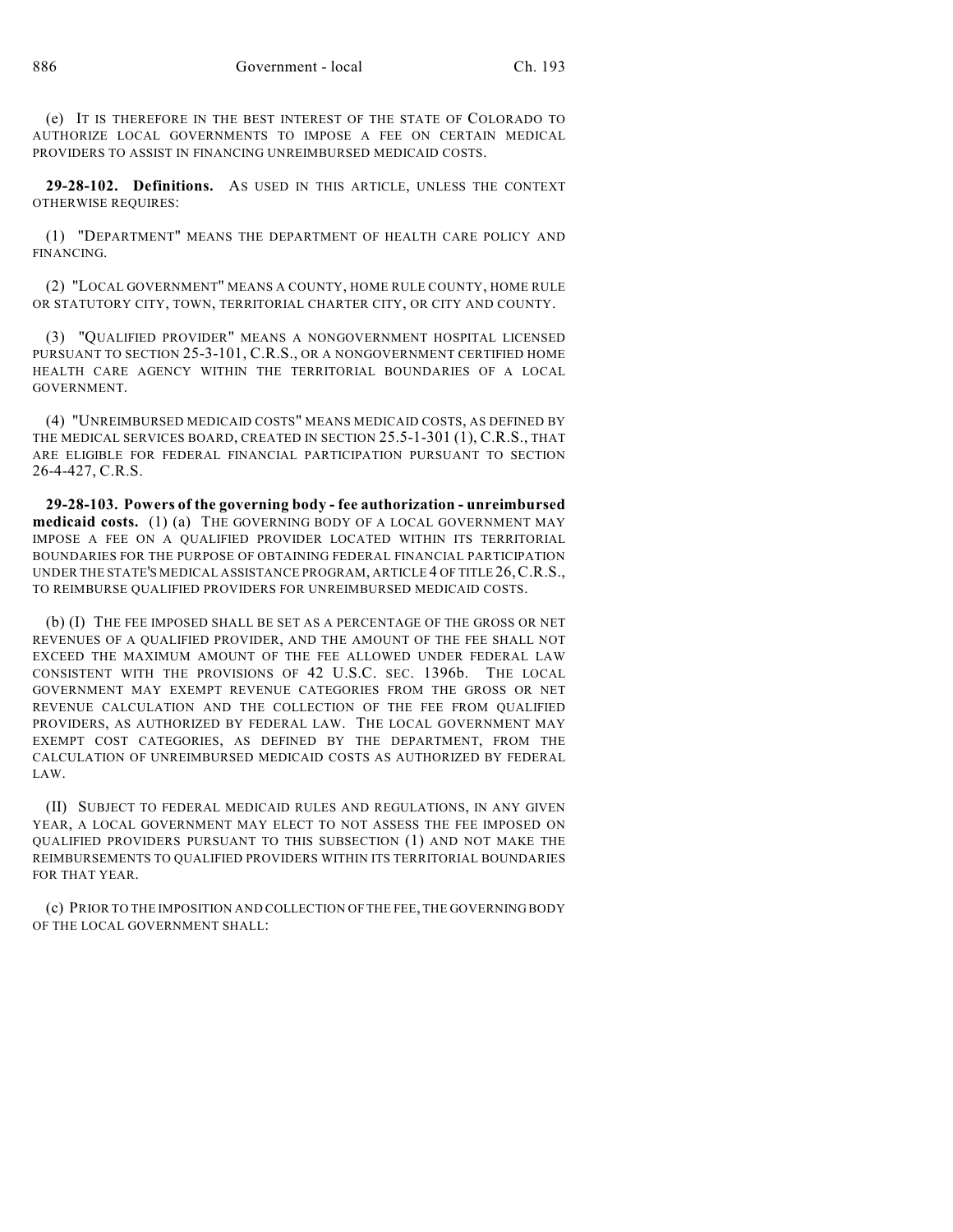(I) APPROVE THE FEE BY ORDINANCE OR RESOLUTION; AND

(II) NOTIFY THE DEPARTMENT THAT THE LOCAL GOVERNMENT HAS AUTHORIZED THE IMPOSITION OF A FEE PURSUANT TO THIS SUBSECTION (1).

(2) THE LOCAL GOVERNMENT SHALL COLLECT THE FEE IMPOSED ON QUALIFIED PROVIDERS PURSUANT TO SUBSECTION (1) OF THIS SECTION AND SHALL CERTIFY TO THE DEPARTMENT THE AMOUNT THAT THE LOCAL GOVERNMENT PAYS THE QUALIFIED PROVIDERS FOR UNREIMBURSED MEDICAID COSTS, WHICH SHALL INCLUDE THE DISTRIBUTION OF MONEYS COLLECTED FROM THE FEE COLLECTED PURSUANT TO THIS SECTION TO QUALIFIED PROVIDERS BASED ON THE UNREIMBURSED MEDICAID COSTS CALCULATED BY THE DEPARTMENT PURSUANT TO SECTION 26-4-427 (4),C.R.S. THE LOCAL GOVERNMENT SHALL DISTRIBUTE ALL FEDERAL FINANCIAL PARTICIPATION RECEIVED FOR ELIGIBLE UNREIMBURSED MEDICAID COSTS OF THE QUALIFIED PROVIDERS WITHIN THE LOCAL GOVERNMENT'S TERRITORIAL BOUNDARIES AND ALL MONEYS COLLECTED FROM THE FEE COLLECTED PURSUANT TO THIS SECTION TO QUALIFIED PROVIDERS WITHIN ITS TERRITORIAL BOUNDARIES. THE DISTRIBUTION SHALL BE MADE BASED ON THE DEPARTMENT'S CALCULATION OF UNREIMBURSED MEDICAID COSTS.

(3) FEES IMPOSED AND DISTRIBUTED PURSUANT TO THIS SECTION FROM CERTIFIED HOME HEALTH CARE AGENCIES AND LICENSED HOSPITALS WITHIN THE TERRITORIAL BOUNDARIES OF A LOCAL GOVERNMENT SHALL BE KEPT SEPARATE TO ENSURE THAT THE FEES COLLECTED FROM CERTIFIED HOME HEALTH CARE AGENCIES WITHIN THE TERRITORIAL BOUNDARIES OF THE LOCAL GOVERNMENT ARE DISTRIBUTED ONLY TO CERTIFIED HOME HEALTH CARE AGENCIES AND THE FEES COLLECTED FROM LICENSED HOSPITALS WITHIN THE TERRITORIAL BOUNDARIES OF THE LOCAL GOVERNMENT ARE DISTRIBUTED ONLY TO LICENSED HOSPITALS.

(4) A LOCAL GOVERNMENT THAT ELECTS TO IMPOSE AND COLLECT A FEE FROM QUALIFIED PROVIDERS PURSUANT TO THIS SECTION SHALL FOLLOW ALL APPLICABLE FEDERAL MEDICAID RULES AND REGULATIONS REGARDING PROVIDER FEES.

**SECTION 2.** Part 4 of article 4 of title 26, Colorado Revised Statutes, is amended BY THE ADDITION OF A NEW SECTION to read:

**26-4-427. Unreimbursed costs - medicaid providers - state plan amendment - rules.** (1) FOR PURPOSES OF THIS SECTION, UNLESS THE CONTEXT OTHERWISE REQUIRES:

(a) "LOCAL GOVERNMENT" MEANS A COUNTY, HOME RULE COUNTY, HOME RULE OR STATUTORY CITY, TOWN, TERRITORIAL CHARTER CITY, OR CITY AND COUNTY.

(b) "OUTSTATIONING" MEANS THE REGISTRATION OF NEW MEDICAID RECIPIENTS BY REGISTRATION CLERKS LOCATED WITHIN A HOSPITAL INSTEAD OF BY A COUNTY DEPARTMENT OF SOCIAL SERVICES.

(c) "QUALIFIED PROVIDER" MEANS A NONGOVERNMENT HOSPITAL LICENSED PURSUANT TO SECTION 25-3-101, C.R.S., OR A NONGOVERNMENT CERTIFIED HOME HEALTH CARE AGENCY WITHIN THE TERRITORIAL BOUNDARIES OF THE LOCAL GOVERNMENT.